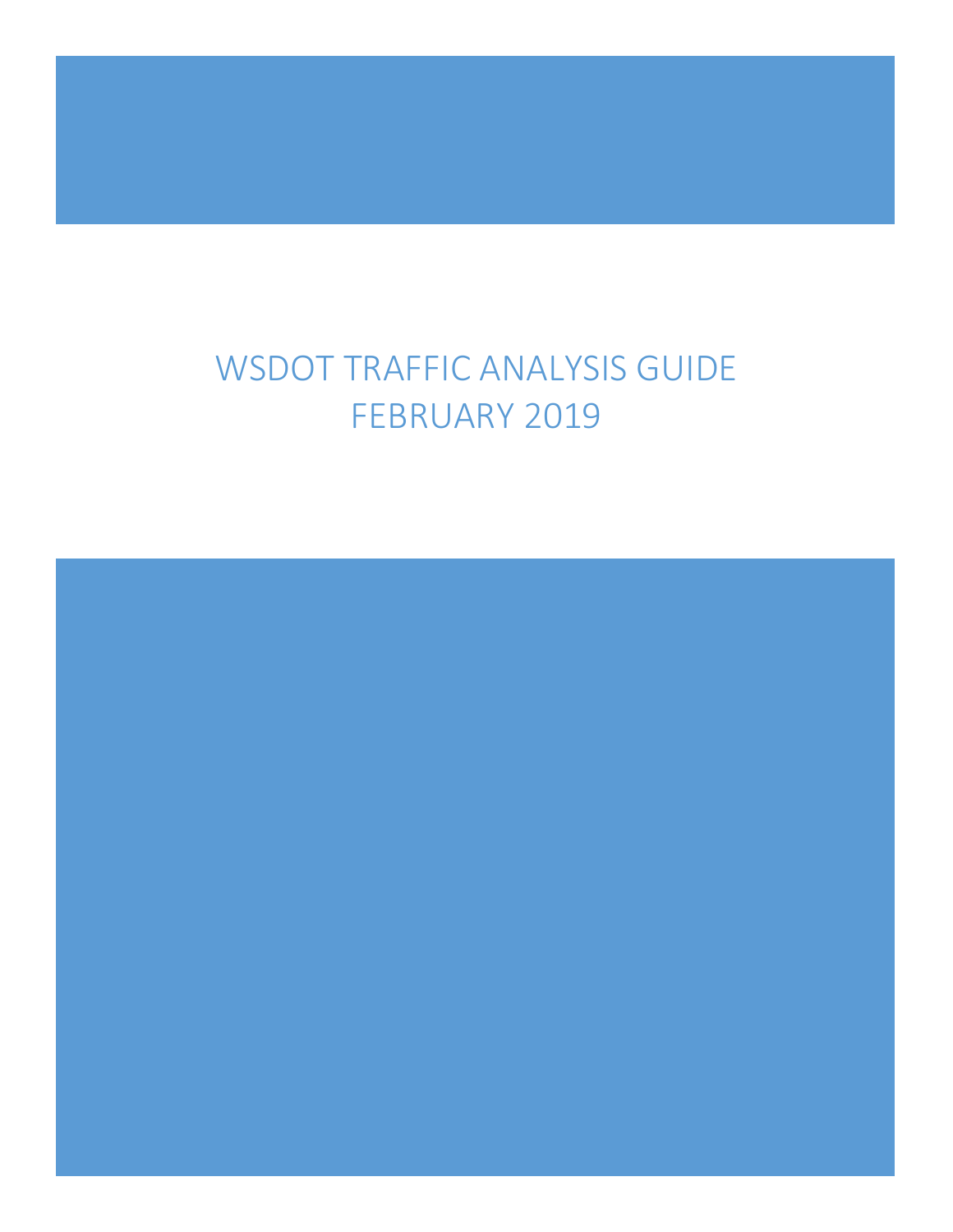#### Purpose

This guidebook provides a list of approved software (along with the version currently adopted by WSDOT, contact region/HQ Traffic for approval to use alternative versions) and helps to clarify the recommended use of each. There is also a section with a list of all documents developed by WSDOT or recommended for use by WSDOT.

### Analysis Software

- **HCS**: Highway capacity software, distributed by McTrans (through the University of Florida). This software is an analytical/deterministic model that implements the procedures defined in the Highway Capacity Manual. As of February 2019, the approved version for this software is HCS  $6<sup>th</sup>$ edition.
- **Synchro**: This software is part of the Synchro Studio package distributed by Trafficware. This is an analytical**/**deterministic model that is capable of network optimization. Synchro is not recommended for freeway or over saturated conditions. As of February 2019, the approved version for this software is Synchro 10.
- **SimTraffic**: This software is a very basic microsimulation model, which is part of the Synchro Studio package distributed by Trafficware. No results of SimTraffic are acceptable unless calibration has been demonstrated. As of February 2019, the approved version for this software is Synchro 10 with SimTraffic.
- **Sidra**: This software is distributed by Sidra Solutions. This is a deterministic software with network capabilities. As of February 2019, the approved version for this software is Sidra 8.
- **Vissim**: This software is distributed by PTV America. Vissim is an advanced microsimulation software application. As of February 2019, the approved version for this software is Vissim 11.

|                         | <b>Type of Analyses</b> |                          |                  |                           |                            |            |
|-------------------------|-------------------------|--------------------------|------------------|---------------------------|----------------------------|------------|
|                         | Unsignalized            | Isolated                 | Roundabout       | Signals in                | Multiple                   | Simulation |
|                         | Analysis                | Signalized               | Analysis         | Coordination <sup>A</sup> | Intersections <sup>B</sup> |            |
|                         |                         | Analysis                 |                  |                           |                            |            |
| <b>HCS</b>              | <b>YES</b>              | <b>YES</b>               | ΝO               | NO                        | <b>NO</b>                  | <b>NO</b>  |
| Synchro                 | <b>YES</b>              | <b>YES</b>               | <b>NO</b>        | <b>YES</b>                | <b>YES</b>                 | <b>NO</b>  |
| SimTraffic <sup>D</sup> | <b>YES</b>              | <b>YES</b>               | ΝO               | <b>YES</b>                | <b>YES</b>                 | <b>YES</b> |
| Sidra                   | <b>NO</b>               | With                     | <b>YES</b>       | ΝO                        | With                       | <b>NO</b>  |
|                         |                         | concurrence <sup>c</sup> |                  |                           | concurrence <sup>c</sup>   |            |
| Vissim                  | <b>NO</b>               | <b>YES</b>               | YES <sup>E</sup> | <b>YES</b>                | <b>YESE</b>                | <b>YES</b> |
|                         |                         |                          |                  |                           |                            |            |

For analyses with multiple approved software, consult with Region/HQ Traffic for preferred software, based on size and complexity of the project.

<sup>A</sup> This refers to projects with multiple signalized intersections to be coordinated and optimized.

B "Multiple Intersections" or "Network" refers to intersections that interact or impact one another. This could include a combination of intersection control types.

 $\textdegree$  Justification must be provided to Region/HQ Traffic and concurrence received.

 $<sup>D</sup>$  It is recommended that SimTraffic only be used as an error check/validation tool for a Synchro Model or</sup> for Simple Networks: a network where routing is not needed beyond two intersections.

 $E$  Only when Sidra cannot be used with locations involving roundabouts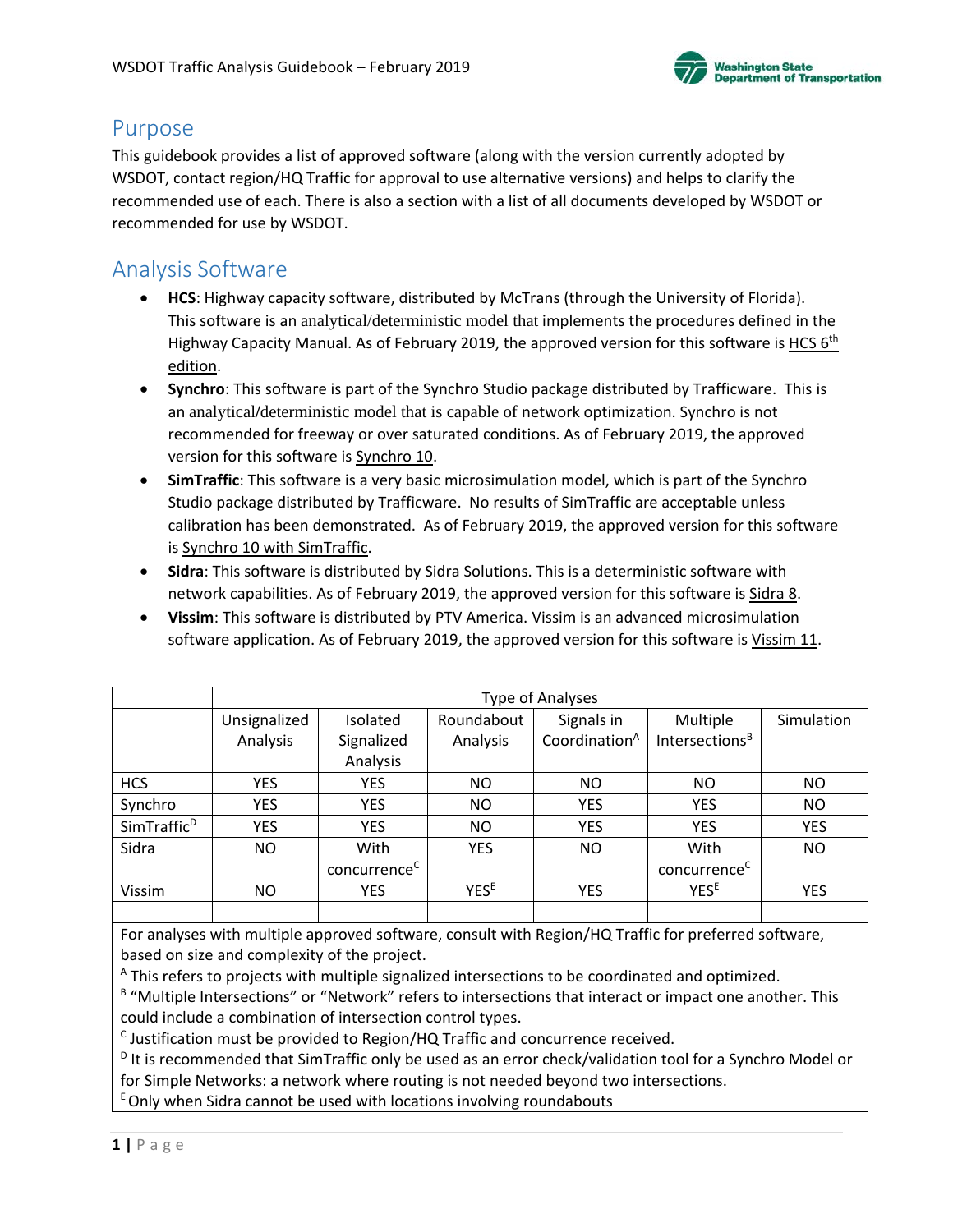

|                                                                              | Type of Analyses (continued) |            |               |  |  |  |  |
|------------------------------------------------------------------------------|------------------------------|------------|---------------|--|--|--|--|
|                                                                              | Merge/                       | Weave      | Basic Roadway |  |  |  |  |
|                                                                              | Diverge                      |            | Segment       |  |  |  |  |
| <b>HCS</b>                                                                   | <b>YES</b>                   | <b>YES</b> | <b>YES</b>    |  |  |  |  |
| Synchro                                                                      | NO.                          | NO         | NO            |  |  |  |  |
| SimTraffic                                                                   | NO.                          | NO         | NO.           |  |  |  |  |
| Sidra                                                                        | NO.                          | NO         | NO            |  |  |  |  |
| Vissim                                                                       | <b>YES</b>                   | <b>YES</b> | <b>YES</b>    |  |  |  |  |
|                                                                              |                              |            |               |  |  |  |  |
| For analyses with multiple approved software, consult with Region/HQ Traffic |                              |            |               |  |  |  |  |
| for preferred software, based on size and complexity of the project.         |                              |            |               |  |  |  |  |

## WSDOT Developed Documents / WSDOT endorsed Documents

These documents have been developed to help clarify parameters/protocols/and processes required by WSDOT. They are intended to promote consistency.

Most of the documents listed below (or a link to them) can be found at the WSDOT Traffic Analysis website [\(http://www.wsdot.wa.gov/Design/Traffic/Analysis/\)](http://www.wsdot.wa.gov/Design/Traffic/Analysis/). All those not found on the website will have a link provided below.

- Sidra Brochure
- Synchro Protocol
- Vissim protocol
- WSDOT Design Manual Chapter 320 Traffic Analysis [\(http://www.wsdot.wa.gov/Publications/Manuals/M22-01.htm\)](http://www.wsdot.wa.gov/Publications/Manuals/M22-01.htm)
- Highway Capacity Manual 6<sup>th</sup> Ed. (NOTE: only WSDOT can access this website, (https://trrjournalonline.trb.org/doi/book/10.5555/9780309441483)
- Traffic Analysis Tools Primer (NOTE: this is part of the Traffic Analysis Toolbox, Volume 1. It is intended to be used for topics not covered in any above document. [\(https://ops.fhwa.dot.gov/trafficanalysistools/tat\\_vol1/vol1\\_primer.pdf\)](https://ops.fhwa.dot.gov/trafficanalysistools/tat_vol1/vol1_primer.pdf)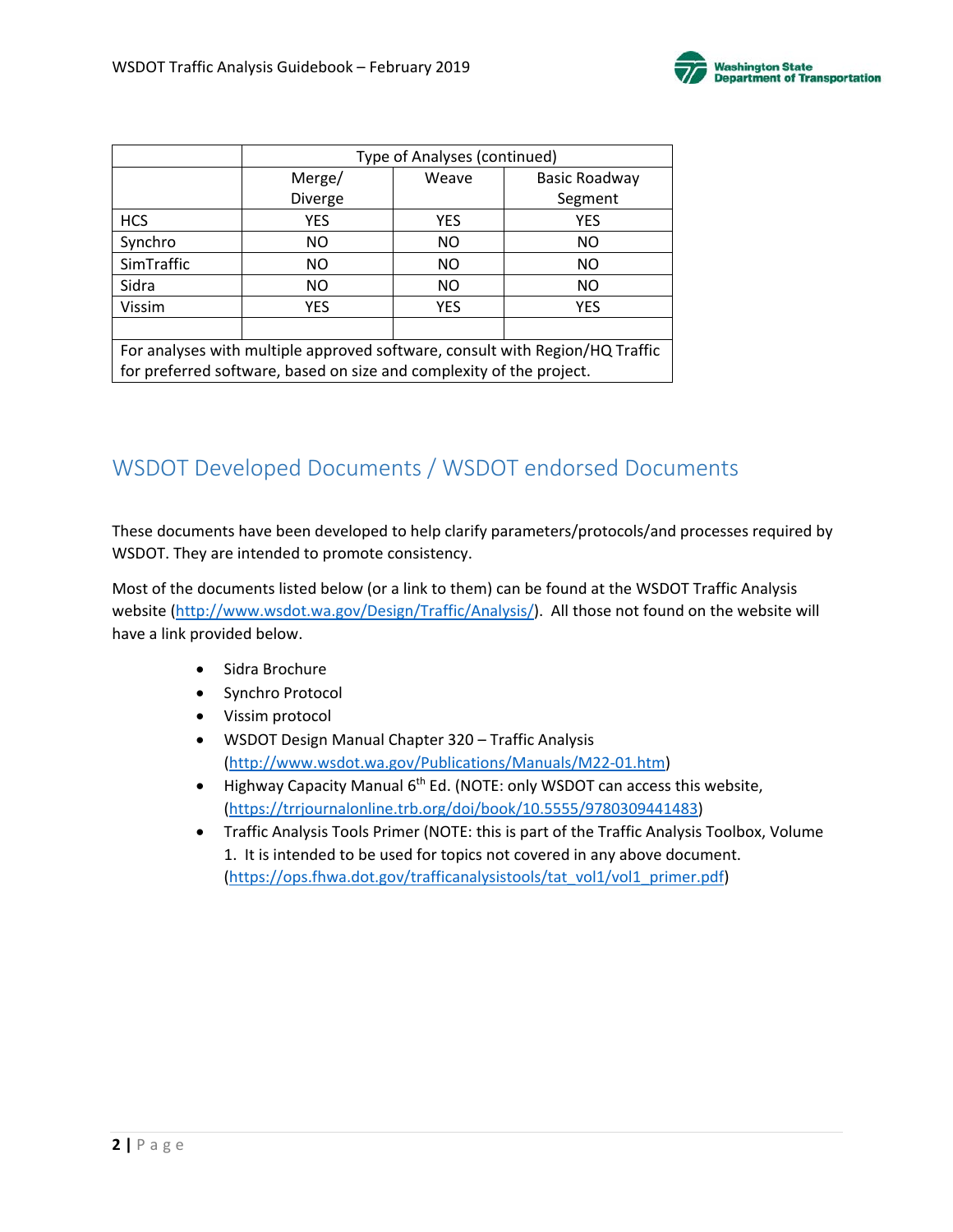

## Reports

Examples of reports that are used in traffic analysis for WSDOT are listed below along with any appropriate links to templates or clarifying information:

- o Access Revision Report
	- o WSDOT Design Manual Div. 5 <http://www.wsdot.wa.gov/publications/manuals/fulltext/M22-01/510.pdf>
- o Traffic Impact Analysis (TIA)
	- o WSDOT Design Manual 320 <http://www.wsdot.wa.gov/Publications/Manuals/M22-01.htm>
	- o Developer Services Manual
		- <http://www.wsdot.wa.gov/publications/manuals/fulltext/M3007/DSM.pdf>
- o Intersection Control Analysis (ICA)
	- o WSDOT Design Manual Chapter 1300 Intersection Control Analysis [\(http://www.wsdot.wa.gov/Publications/Manuals/M22-01.htm\)](http://www.wsdot.wa.gov/Publications/Manuals/M22-01.htm)
- o Environmental Report
	- o Transportation Discipline Report

## Information/Feedback

Doug McClanahan State Traffic Analysis Engineer WSDOT HQ Traffic Operations 360-705-7984 [mcclando@wsdot.wa.gov](mailto:mcclando@wsdot.wa.gov)

For specific analysis questions not involving interstate or federal routes, contact the region traffic office.